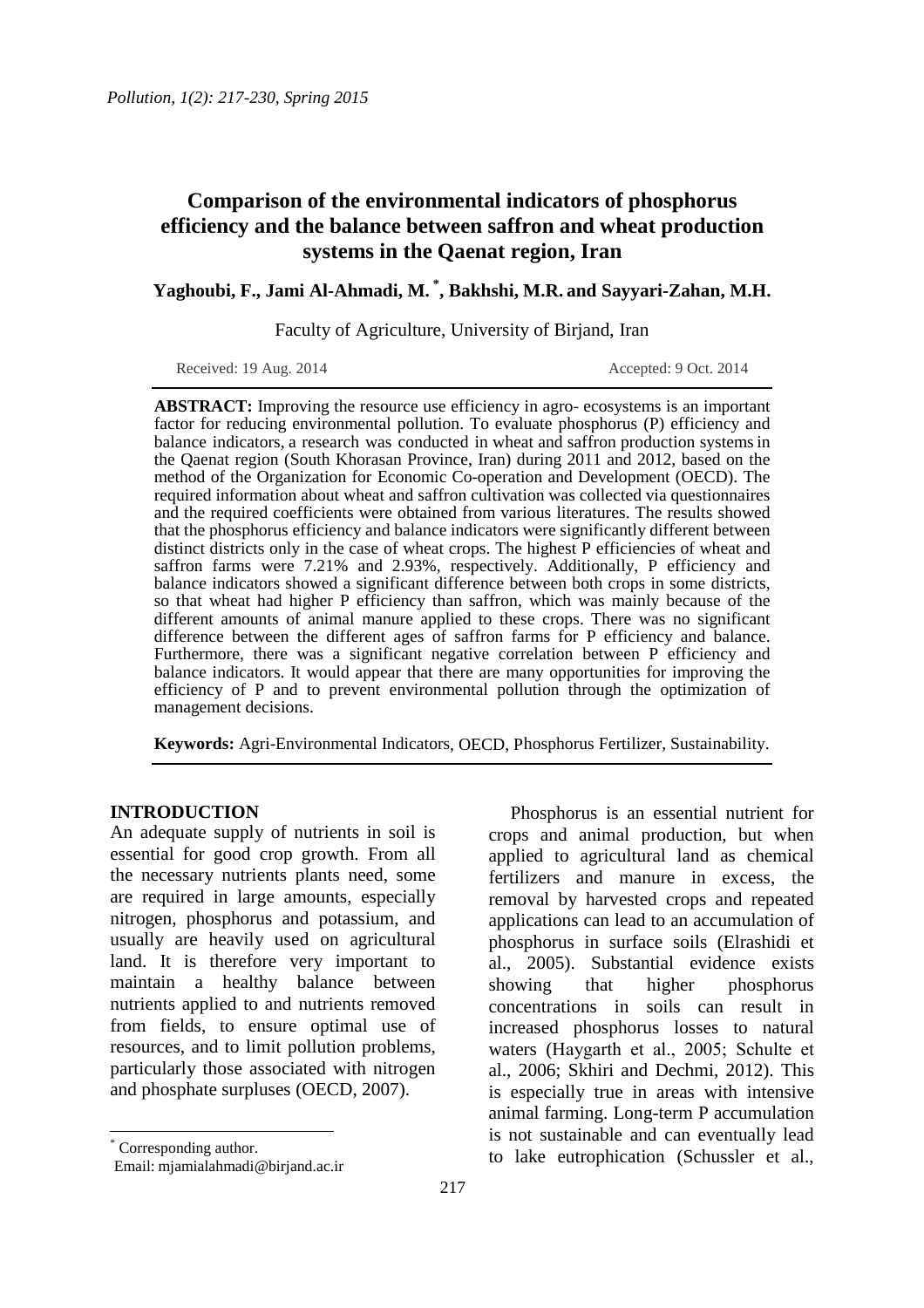2007), an issue that can threaten the sustainability of agro- ecosystems.

In agriculture, sustainability includes a set of physical, biological, economic and social factors (Gonçalves-Gomes et al., 2009). Therefore, from an environmental viewpoint, a farming activity is sustainable if its polluting emissions and its use of natural resources can be tolerated and supported in the long-term by the natural environment. Thus, the first step in the overall assessment of agricultural sustainability is that the environmental impact of agriculture should be fully recognized. This impact can be analysed on a range of spatial scales, from the field to the national or even the supranational scales (OECD, 2001).

The impacts of agriculture on the environment are a major public concern. For this reason, calculating phosphorus balances has been identified as a preferred agri-environmental indicator by OECD member countries. The information provided by phosphorus balances is needed to analyse the interactions between agriculture and the environment, to monitor how environmental concerns are being integrated with agricultural policy and to evaluate the impact of changes in agricultural policy on the environment. It must be recognized, however, that any nutrient balance provides only an indirect indication of nutrient losses to surface waters (Oenema et al., 2003; Oborn et al., 2003). The soil-surface balance of phosphorus may range from negative values to more than  $+200 \text{ kg}$  ha<sup>-1</sup> year<sup>-1</sup>, depending on the farming system and the way in which the farm is managed (Gronroos and Seppala, 2000; Hooda et al., 2001; Steinshamn et al., 2004).

Saffron (*Crocus sativus L.*) belongs to the Iridaceae family and it is mostly distributed in the Irano-Touranian region and West Asia where there is low annual rainfall, cold winters and hot summers (Sepaskhah and Kamgar-Haghighi, 2009). Saffron is known as one of the world's most expensive medicinal and agricultural products (Aghaei and Rezagholizadeh, 2011; Koocheki et al., 2011). It has a special place among Iran's export products (Azizi Zehan et al., 2006). Due to saffron's specific climatic conditions, the Razavi and South Khorasan provinces serve as the main cultivating areas in Iran of this valuable plant (Mollafilabi and Shoorideh, 2009).

Due to environmental pollution resulting from excess phosphorus in groundwater and other natural resources, which leads to imbalances in phosphorus balance, improving phosphorus efficiency is an important issue in agro-ecosystems. As saffron cultivation is considered a lowinput agricultural system in Eastern Iran (Khorasan Province), the objectives of this research were: a) an environmental impact assessment of the use of phosphorus fertilizers in saffron production systems and comparison with wheat production systems (as a higher input crop); b) evaluate the phosphorus efficiency and balance indicators in the production systems of these two crops.

## **MATERIALS & METHODS**

This research was conducted in the Qaenat region in the south of Khorasan Province, east of Iran (Fig. 1). Based on the number of farms, 50 wheat farms and 48 saffron farms (farms aged two, three, five and seven years) were randomly selected from three districts in the Qaenat region: central, Nimbolouk and Sede.

In order to collect data, questionnaires were prepared based on the research objectives and were filled out by the farmers of the selected farms. For each field, a soil sample was collected at harvest time to determine organic matter and salinity. Additionally, plant samples (shoots) collected from farms were analysed to determine phosphorus uptake by plants. The plant samples were first placed in an oven at 75°C for 48 h and were ground after drying.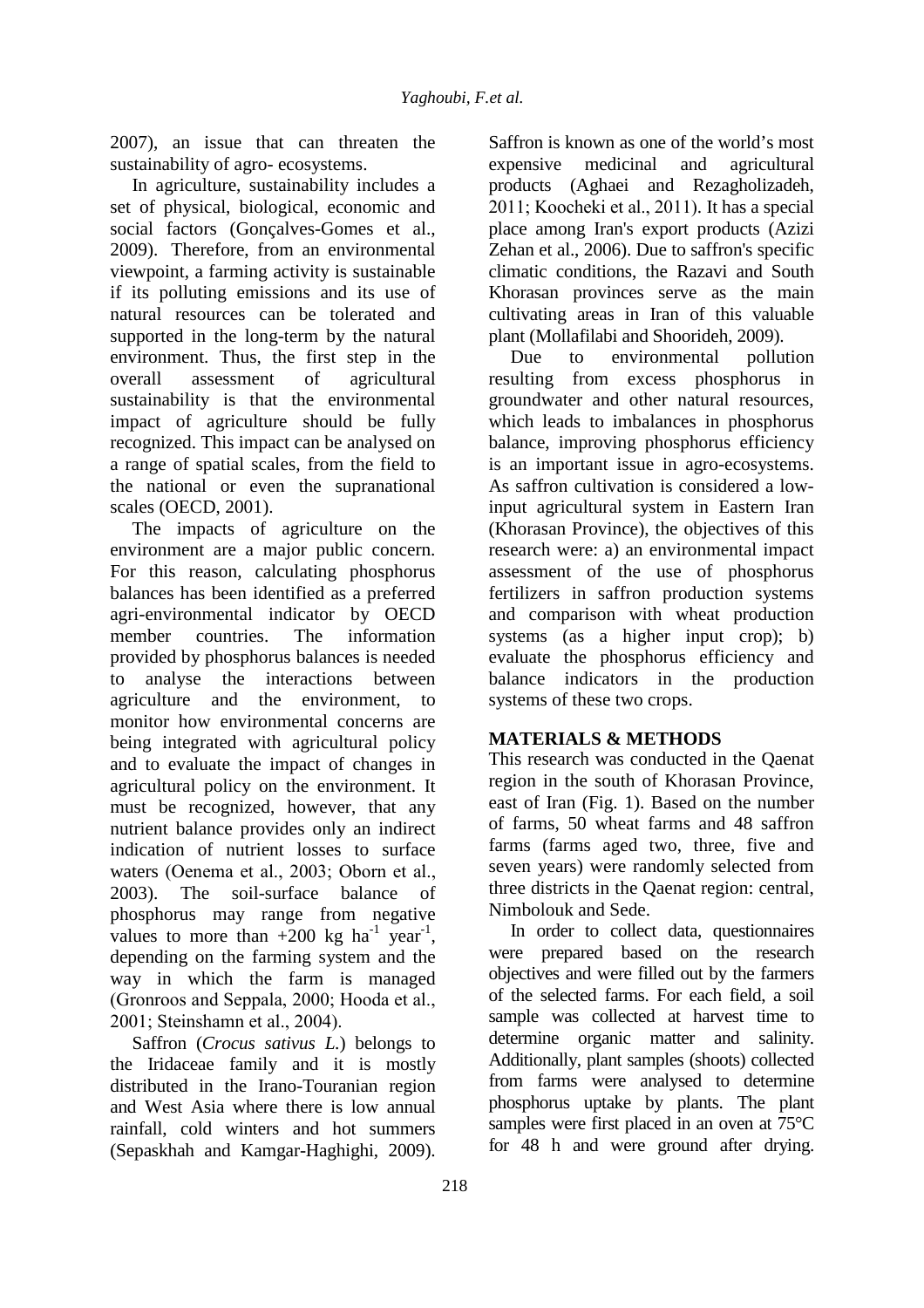Phosphorus was measured by spectrophotometer device using Olson's method (Olsen et al., 1954). Finally, the measured values, along with the required coefficients collected from various literatures, were used to calculate the phosphorus efficiency and balance indicators. These indicators were defined as follows.



**Fig. 1.** Location of the study area in the Qaenat region in the south of Khorasan Province, east of Iran

#### **Phosphorus balance indicators**

Phosphorus balance indicates the difference between the total quantity of phosphorus entering and leaving the soil annually, based on the phosphorus cycle. Excess phosphorus may remain in the soil, leach into groundwater or run-off into surface water. The soil surface balance was calculated as total phosphorus inputs minus total phosphorus outputs and included the following parameters.

#### *Inputs*

**1. Fertilizers:** estimated input of P from chemical fertilizer  $[kg P] =$  the total amount of chemical fertilizer used per unit of arable land  $[t] \times$  fertilizer coefficient  $\lceil \log P t - 1 \rceil$  (1).

The conversion factor (P coefficient) was considered based on the prevalent form of applied phosphorus fertilizer in the region (triple superphosphate) (Peivandi et al., 2009).

**2. Livestock manure:** estimated input of P from livestock manure  $[kg P] = the$ total amount of livestock manure used per

unit of arable land  $[t] \times$  manure coefficient  $\lceil \log P t^{-1} \rceil$  (2).

It should be noted that in this study, according to the questionnaire information, cattle manure was the most commonly used manure in the farming units of this region. Therefore, a cattle coefficient was used to calculate the amount of P per tonne of used manure (Knott, 1997).

**3. Atmospheric deposition of phosphorus compounds:** atmospheric deposition [kg P]*=* utilized agricultural area [ha]  $\times$  P deposition rate [kg P ha<sup>-1</sup>] (3).

There was no available data regarding P deposition rate in Iran; therefore, we inevitably used the phosphorus atmospheric deposition coefficient representative of Greece (OECD, 2001) in this study, because of the country's similarities to the Iranian climate, compared to other member countries of the OECD.

**4. Other inputs (seeds and planting material, etc.):** the P input from the seed cultivated  $(kg)$  = the amount of seed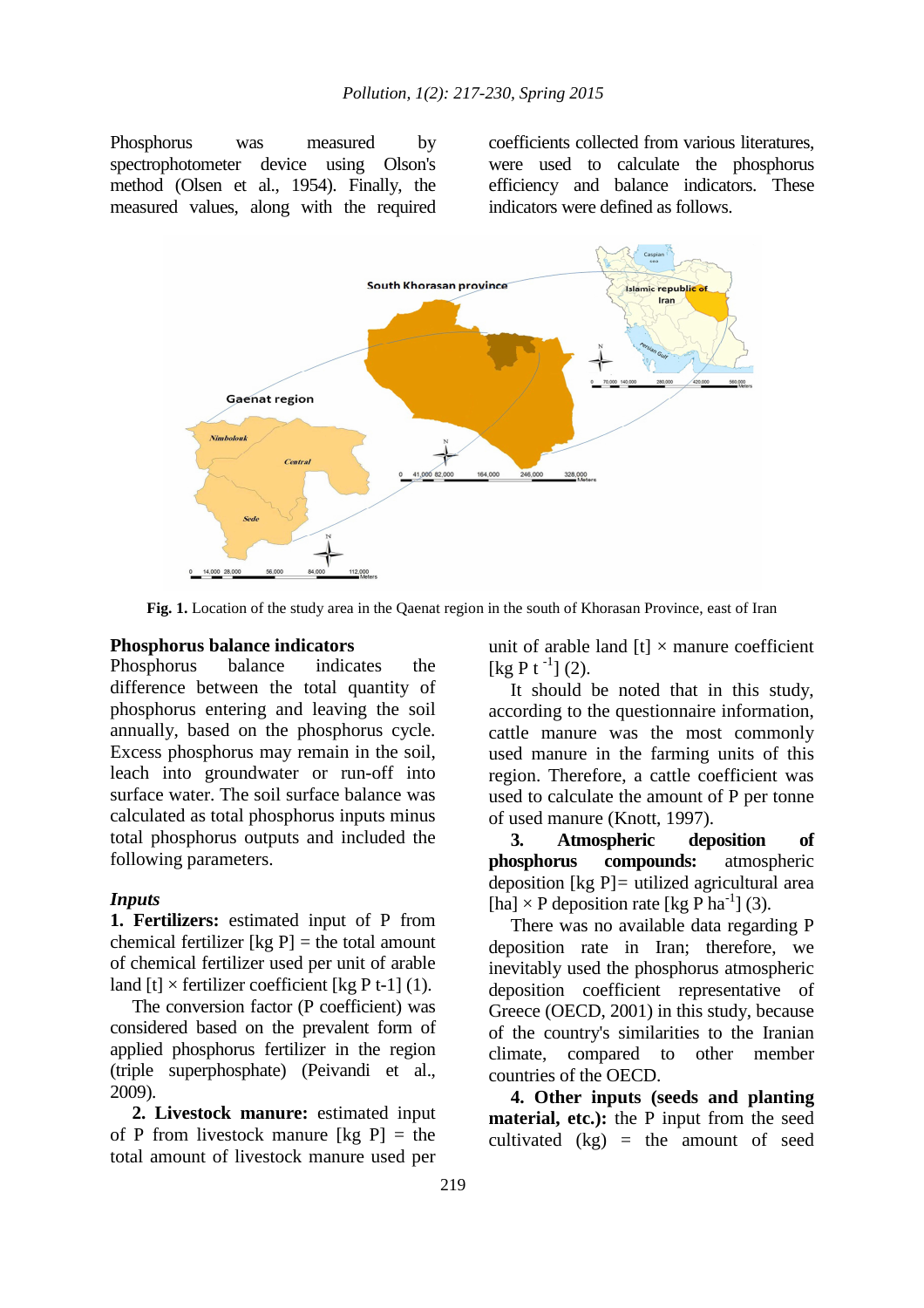cultivated (t)  $\times$  the amount of P in the seed  $[kg P t^{-1}] (4).$ 

Given that most of seeds from the sampled farms represented the Roshan cultivar, the percentage of phosphorus in wheat seed was taken from Shahr Aeini et al. (2011). The percentage of phosphorus in the corms of saffron farms of all ages was measured directly in the laboratory.

## *Outputs*

When crops are harvested or grass is grazed, some of the phosphorus contained in the plant is removed along with the harvested crop. Therefore, the total annual amount of phosphorus removed from the soil in terms of phosphorus balance is equal to the amount of phosphorus removed by the harvested crop. Thus, we have:

Amount of P removed in harvested crop [kg P] = crop production [t]  $\times$  P coefficient for crop  $\lceil \log P t^{-1} \rceil$  (5).

In this study, according to the determined P percentage in the harvested crop samples (shoots) from each farm, the rate of coefficients were calculated and used to estimate the output of phosphorus from the soil.

Finally, phosphorus balance indicator per hectare was calculated as follows:

Balance of phosphorus per hectare [kg  $ha^{-1}$ ] = phosphorus balance indicator [kg]/total cultivated area [ha] (6).

### **Phosphorus efficiency indicator**

This indicator was measured as the percentage of total P uptake (output) to the total available P (input).

Phosphorus efficiency indicator  $[%] =$ (total P outputs [kg]**/**Total P inputs [kg]**) \***  100. (7)

All the calculations and statistical analyses were performed using Excel and SPSS (v. 16).

### **RESULTS & DISCUSSION**

## **Phosphorus balance indicator**

The obtained conversion coefficient used for calculating the indicators of phosphorus efficiency and balance is shown in Table 1. Phosphorus in saffron shoots was determined to be between 0.10% and 0.12%. It was estimated that for every tonne of saffron hay harvested, about 2 kg P would be removed from the soil if saffron leaves were harvested along with the flowers (Kafi et al., 2006). The determined value for P contained in wheat shoots was lower than expected (Table 1). The low P percentage in wheat shoots may have been due to a deficiency of organic matter and the available P in the soil of this region. The critical P level for wheat depended on factors such as the amount of soil clay, soil organic matter, iron oxides, climate and crop management. The critical levels of P in soils of Iran has been reported to be 10.5, while the available P in roughly 48.3% of all Iranian wheat farms has been projected as being below critical level (Olfati et al., 2000). On the other hand, a large amount of consumption P fertilizer is nonsoluble after entering the soil. Indeed, part of this fertilizer is converted to non-soluble calcium and magnesium compounds in calcareous soil, where it is outside the reach of plants.

|  |  |  |  |  |  |  |  | Table 1. The obtained conversion coefficient used for calculating phosphorus efficiency and balance indicators |
|--|--|--|--|--|--|--|--|----------------------------------------------------------------------------------------------------------------|
|--|--|--|--|--|--|--|--|----------------------------------------------------------------------------------------------------------------|

| <b>Parameter</b>                               | <b>Coefficient (Unit)</b>   | <b>Reference</b>          |
|------------------------------------------------|-----------------------------|---------------------------|
| Wheat seed P                                   | $0.45\%$                    | Shahr Aeini et al. (2011) |
| Saffron corm P                                 | $0.02 - 0.09 %$             | Calculated                |
| Phosphorus fertilizer P                        | 48%                         | Peivandi et al. (2009)    |
| Manure P                                       | $0.4\%$                     | Knott (1997)              |
| Wheat shoot P                                  | $0.04 - 0.1 %$              | Calculated                |
| Saffron shoot P                                | $0.10 - 0.12$ %             | Calculated                |
| Atmospheric deposition of phosphorus compounds | $0.2$ kg P ha <sup>-1</sup> | <b>OECD</b> (2003)        |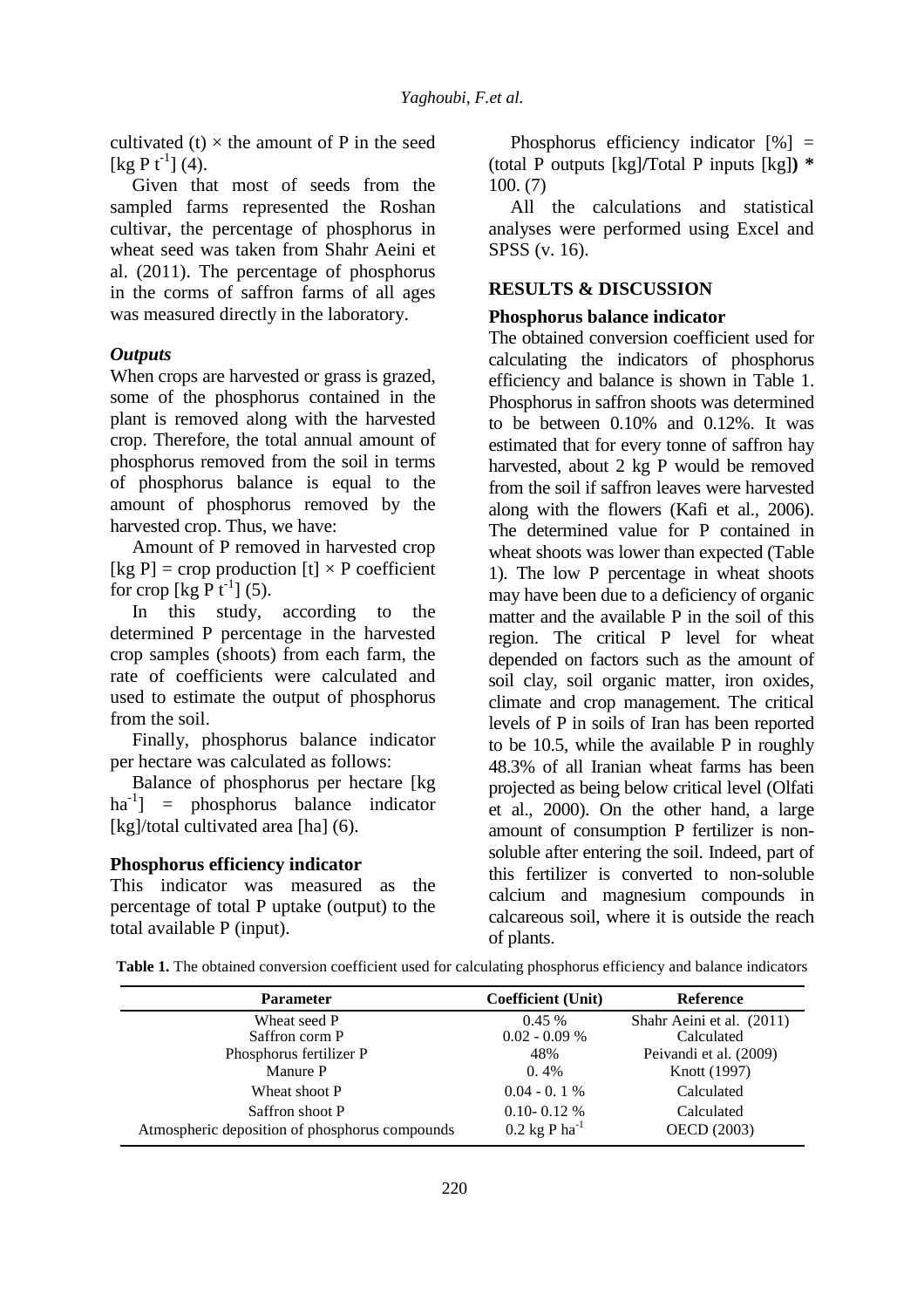According to the study' calculations, the phosphorus balance of wheat showed significant differences between districts (Table 2)**.** Sede and Nimbolouk, at 83.313 and  $45.805 \text{ kg}$  ha<sup>-1</sup> had the highest and lowest P balance, respectively (Fig. 2). Ekholm et al. (2005) stated that P losses to surface waters may differ drastically due to the diversity of agricultural production systems practiced under contrasting environmental conditions. In a study of nutrient balance in Italy, Bassanino et al. (2011) reported average phosphorus balance for five macro land units (main crops included winter wheat, maize, rice and leys and meadows): 12, 18, 39, 22 and 5 kg ha $^{-1}$ .

Since a lower value of this indicator indicates less environmental pollution, Nimbolouk illustrated the better situation with less contamination risk (Fig. 2). The wheat farms in Nimbolouk had the minimum input and maximum output per hectare, leading to a smaller difference between the P input and output, thus reducing the P balance (Table 3)**.** In this region, much of the wheat cultivation is conducted by farming corporations**.**  Compared to the indigenous knowledge of subsistence farmers, the monitoring of the production process by company experts can contribute to the efficient use of fertilizers and achieving a higher yield. This means that the difference between P inputs and outputs can be reduced. The maximum P input was found for wheat farms in Sede and showed significant differences from the other two districts. This was due to higher P fertilizer application in this district. However, the P

output through wheat shoots showed no significant difference for the values of the two other districts. This overuse of P fertilizer in Sede is a direct result of the low soil fertility in this region, but is not a sustainable approach for overcoming soil nutrient deficiency. However, it is predicted that readily available sources of P fertilizers are running low worldwide (Sepehr et al., 2009) and that increasing fossil fuels prices can lead to the increase of the price of fertilizers, and consequently, the increased cost of production. On the other hand, due to the indiscriminate use of P fertilizers, environmental problems such as eutrophication can occur. Therefore, long-term strategies must be developed that will eventually result in a balance of inputs and outputs, or even an imbalance (inputs < outputs) that will eventually lead to declining P storage. Accomplishing this requires reducing P inputs or increasing deliberate exports (Schussler et al., 2007). Reductions in P inputs can occur by improving the efficiency of animal feed, which can also potentially yield large financial savings (Wu et al., 2001). Bundy (1998) showed that improved cropping practices increases crop P exports from wisconsin cropland and reduced the rate of

## accumulation of soil P from 1975 to 1995.

For saffron, there was no significant difference between districts with regard to P balance indicators (Table 2), due to the P inputs and outputs not showing any significant differences between the saffron farms of the different districts. However, P balance was lower in the saffron farms of the central district than in the other two (Fig. 2).

|                | S.O.V          | <b>Sum of Squares</b> | df             | <b>Mean Square</b> | F     | Sig.  |
|----------------|----------------|-----------------------|----------------|--------------------|-------|-------|
|                | Between Groups | 19782.2               | $\overline{c}$ | 9891.12            | 5.803 | 0.005 |
| Wheat          | Within Groups  | 80113.4               | 47             | 1704.54            |       |       |
|                | Total          | 99895.7               | 49             |                    |       |       |
|                | Between Groups | 18920.7               | 2              | 9460.34            | 0.917 | 0.407 |
| <b>Saffron</b> | Within Groups  | 464189                | 45             | 10315.3            |       |       |
|                | Total          | 483110                | 47             |                    |       |       |

**Table 2.** Results of one-way variance analysis of phosphorus balance indicators between districts for each of the crops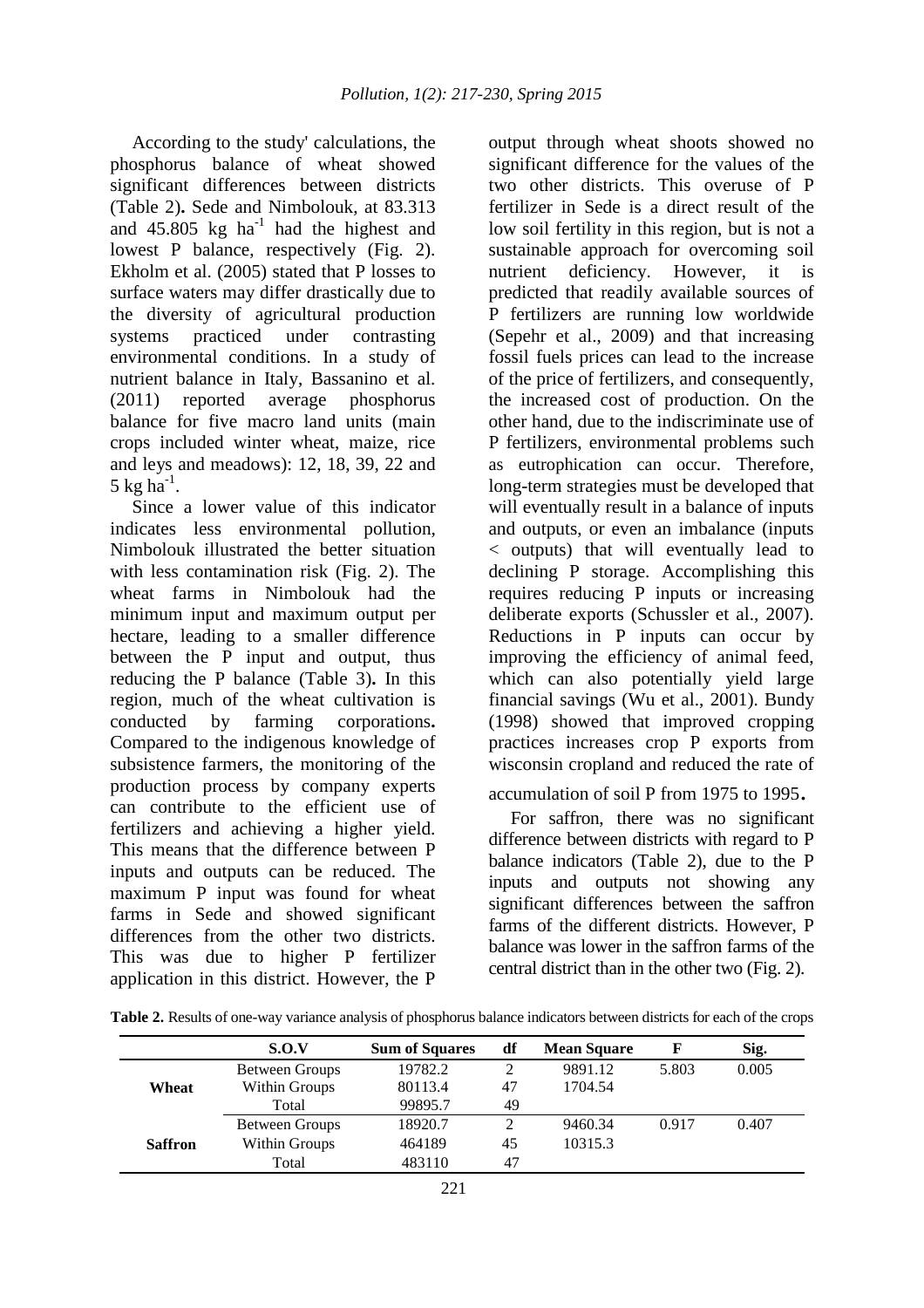### *Yaghoubi, F.et al.*



Fig. 2. Mean comparison of phosphorus balance indicators between Qaenat districts for wheat and saffron. Means with the same letters had no significant difference at 5% probability level, based on Duncan's test.

**Table 3.** Mean comparison of the parameters of phosphorus efficiency and balance for saffron and wheat farms for the different Qaenat districts

|                |                 | P input $(kg ha^{-1})$ |                       |                     |                                  |                       |                       |                                | P                     |  |
|----------------|-----------------|------------------------|-----------------------|---------------------|----------------------------------|-----------------------|-----------------------|--------------------------------|-----------------------|--|
| Crop           | <b>District</b> | Seed/Corm Fertilizer   |                       | manure              | Animal Atmospheric<br>deposition | <b>Total</b><br>input | Yield<br>$(ton ha-1)$ | <b>Shoot</b><br>P(%)           | output<br>$(kg ha-1)$ |  |
|                | Central         | $1.138^{a}$            | 54.153 <sup>ab</sup>  | $0^a$               | 0.2 <sup>a</sup>                 | 55.491 <sup>b</sup>   | $3.79^{b}$            | $0.0438^{\rm a}$               | 1.661 <sup>b</sup>    |  |
| Wheat          | Nimbolouk       | $0.990^{\rm a}$        | 48 <sup>b</sup>       | $0^a$               | 0.2 <sup>a</sup>                 | 49.190 <sup>b</sup>   | $7.36^{\rm a}$        | $0.0462^{\text{a}}$            | $3.385^{\circ}$       |  |
|                | Sede            | $0.847$ <sup>a</sup>   | $84.761$ <sup>a</sup> | $0^{\rm a}$         | 0.2 <sup>a</sup>                 | $85.635^{\circ}$      | $4.74^{b}$            | $0.0495^a$ 2.322 <sup>ab</sup> |                       |  |
|                | Central         | $0.627$ <sup>a</sup>   | $41.400^a$            | $90.548^{\circ}$    | 0.2 <sup>a</sup>                 | $132.575^b$           | 1.60 <sup>a</sup>     | $0.1161^{\rm a}$               | $1.858^{a}$           |  |
| <b>Saffron</b> | Nimbolouk       | $0.894^{\text{a}}$     | 88.212 <sup>a</sup>   | $92.099^{\text{a}}$ | 0.2 <sup>a</sup>                 | $181.407^a$           | $1.63^{\rm a}$        | $0.1161^{\circ}$               | $1.893^a$             |  |
|                | Sede            | $0.831^{a}$            | $101.400^a$           | $47.935^{b}$        | 0.2 <sup>a</sup>                 | $150.363^{ab}$        | $1.58^{a}$            | $0.1168^a$                     | $1.846^a$             |  |

Means in each column and for each crop followed by similar letter(S) are not significantly different at 5% probability level using Duncan's Multiple Range Test.

There was significant difference in terms of P efficiency indicators in the wheat crops between districts, but not for saffron (Table 4). Nimbolouk, with an average of 7.21%, showed higher efficiency than the other two districts. The central and Sede districts

accounted for the lowest amounts in terms of P efficiency indicators, with averages of 3.49 and 3.04%, respectively (Fig. 3). The higher P efficiency in Nimbolouk was the result of minimum P input and maximum P output (Table 3).

**Table 4.** Results of one-way variance analysis of phosphorus efficiency indicators between districts for each of the crops

| Crop           | S.O.V                 | <b>Sum of Squares</b> | df | <b>Mean Square</b> | F     | Sig.  |
|----------------|-----------------------|-----------------------|----|--------------------|-------|-------|
|                | <b>Between Groups</b> | 175.262               | 2  | 87.63              | 9.70  | 0.000 |
| Wheat          | Within Groups         | 424.413               | 47 | 9.03               |       |       |
|                | Total                 | 599.675               | 49 |                    |       |       |
|                | <b>Between Groups</b> | 475.120               | C  | 237.6              | 301.1 | 0.282 |
| <b>Saffron</b> | Within Groups         | 77.215                | 45 | 795.5              |       |       |
|                | Total                 | 253.228               | 47 |                    |       |       |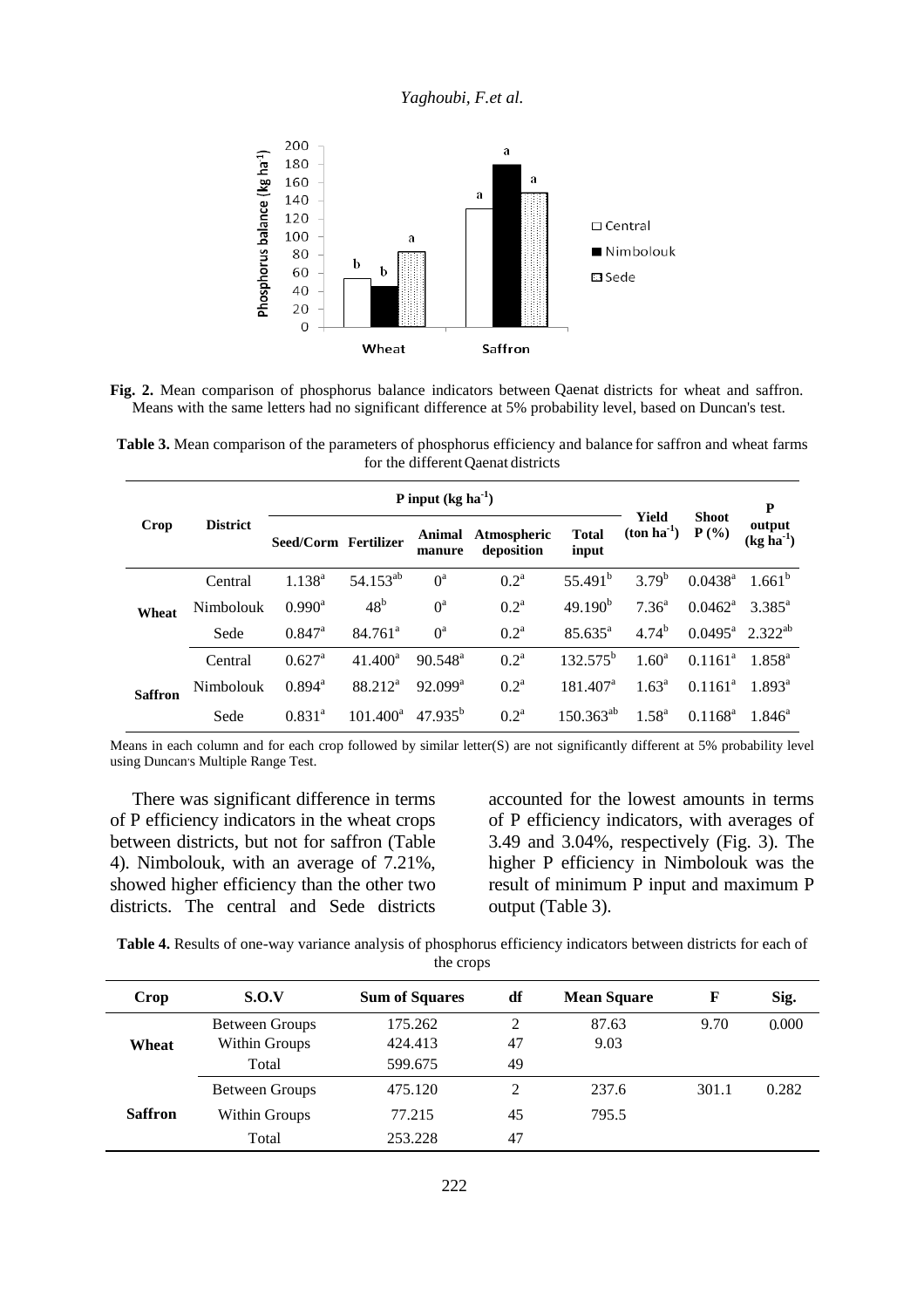

Fig. 3. Mean comparison of phosphorus efficiency indicators between Qaenat's districts for wheat and saffron. Means with the same letters had no significant difference at 5% probability level, based on Duncan's test

T-test results showed significant differences between these two crops in the central and Nimbolouk districts with respect to P efficiency and balance (Table 5). Phosphorus balance in saffron crops was higher than for wheat and conversely, wheat production systems had a greater P efficiency than saffron-producing systems. Thus, it appears that saffron-based systems cause more environmental pollution than wheat-based systems. This was mainly due to higher P inputs in saffron farms, while the amount of P output was almost similar for both crops (Table 3). However, one should again consider that the main reason for the differences in P balance between these two types of crops was the inequality of their P inputs. For saffron, as a valuable perennial crop, large amounts of animal manure are traditionally applied on farms, which gradually releases its nutrients to supply food to plants in later years; however, no animal manure is used in wheat farms (Table 3), as this type of fertilizer is expensive and scarce in this region, and can intensify weed problems. Additionally, they decompose slowly and can have a major effect on wheat lodging for several years after their application. Animal manure was consumed at an average of 22.63, 25.52 and 16.26 tonnes per hectare in the central, Nimbolouk and Sede districts, respectively. Compared to balance averages for a number of farms, P

surpluses between individual farms of the same farm type may vary, as shown by Reiner et al. (1996). P surpluses on arable farms were in the range between -14 and 4  $kg$  ha<sup>-1</sup> per year, while on mixed farms with predominantly cattle livestock, P surpluses were between 14 and 165  $kg$  ha<sup>-1</sup> per year. In a study by Keller and Schulin (2003), the obtained P surplus was 1.1 kg  $ha^{-1}$  per year for arable crops on arable farms, and 8.0 kg ha<sup>-1</sup> per year for arable crops on dairy farms.

Animal manure contains more organic materials compared to chemical fertilizers and are considered a relatively rich source of nutrients, especially nitrogen, phosphorus and potassium. The problem occurring is that when manures are applied at a rate to meet the N requirement of crops, the amount of P and K added is generally in excess of plant requirements (Mikkelsen and Hartz, 2007). As animal manure makes its contained elements gradually available to plants (Eghbal et al., 2004), over time, P can build up to concentrations that can pose environmental risks, i.e., runoff from P-enriched fields can cause eutrophication of surface water bodies, stimulating the growth of undesirable organisms. The long-term use of P- and K-enriched manures to provide the major source of N must therefore be monitored to avoid these problems (Mikkelsen and Hartz, 2007).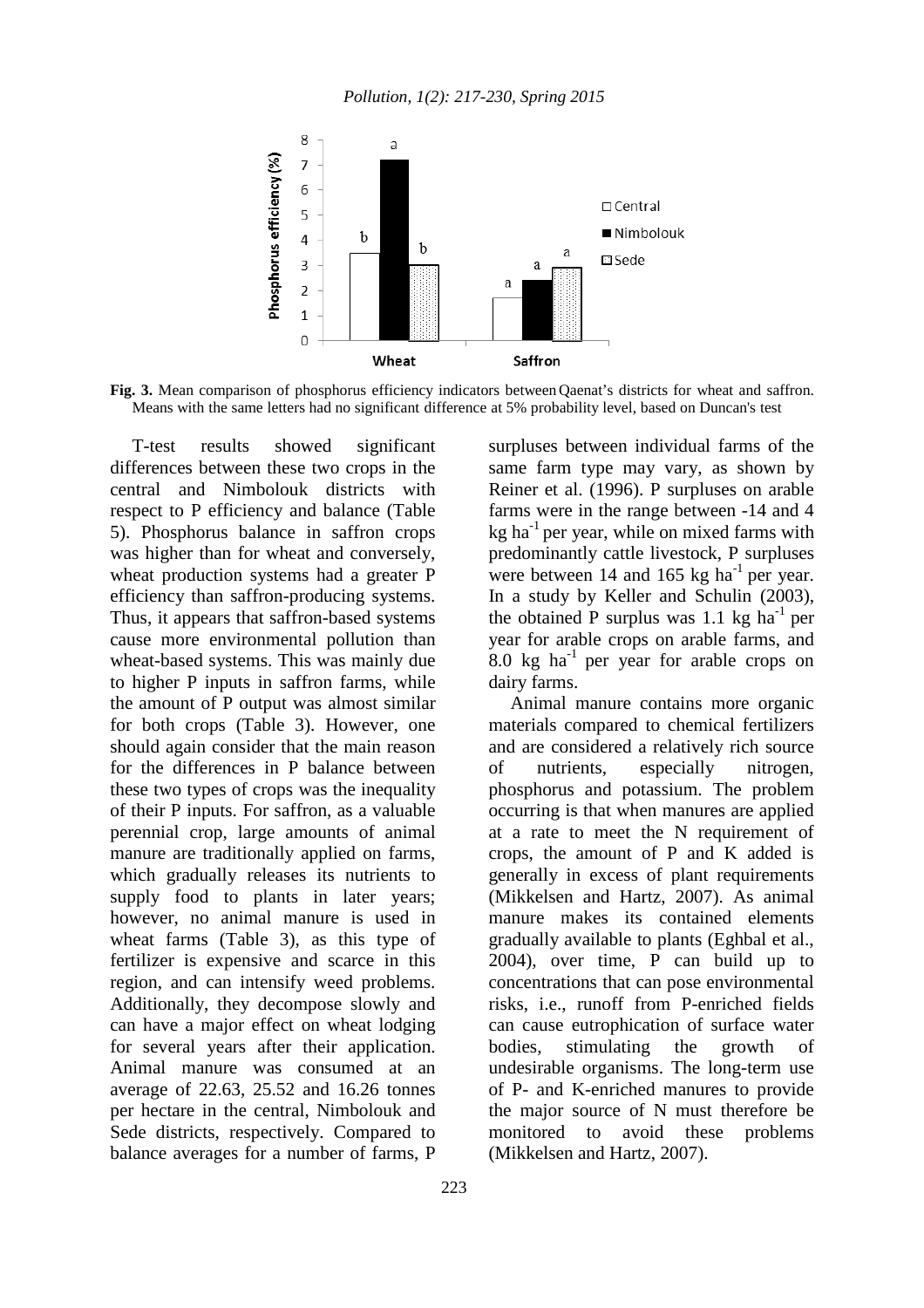A higher P input in the saffron farms was observed. However, P balance for saffron farms in Sede showed no significant differences to that of wheat farms (Table 5). Additionally, it must be noted that P output through corms, which are usually removed from the soil at the end of a six- to seven-year production period and used for next planting, was not anticipated in the calculations.

**Table 5.** Mean comparison of phosphorus efficiency and balance indicators between two crops in each district, based on a t-test

| <b>Indicator</b>                         | <b>District</b> |        | crop           | <b>T</b> stat          |       |  |
|------------------------------------------|-----------------|--------|----------------|------------------------|-------|--|
|                                          |                 | Wheat  | <b>Saffron</b> |                        | Sig.  |  |
|                                          | Central         | 53.83  | 130.917        | $6.206***$             | 0.000 |  |
| <b>Phosphorus balance</b><br>$(kg ha-1)$ | Nimbolouk       | 45.805 | 179.514        | $3.215***$             | 0.004 |  |
|                                          | Sede            | 83.313 | 148.52         | 1.518 <sup>ns</sup>    | 0.076 |  |
|                                          | Central         | 3.495  | 1.731          | $-2.525$ <sup>*</sup>  | 0.012 |  |
| <b>Phosphorus efficiency</b><br>$(\%)$   | Nimbolouk       | 7.209  | 2.431          | $-3.415***$            | 0.001 |  |
|                                          | Sede            | 3.042  | 2.915          | $-0.137$ <sup>ns</sup> | 0.446 |  |

\* and \*\* means significant at 5 and 1% probability levels, respectively; ns is non-significant

It has been proven that the positive impacts of organic fertilizers on the improvement of the chemical properties of soil and the better supply of nutrients decrease over time (Rasouli and Maftoon, 2010), and that repeated applications are required. In one study, it was found that the influence of manure on plant growth and yield was about 60% in the first year, and reduced to 45%, 30% and 25% in the three subsequent years. Although about 90% of fertilizer nutrients are consumed in the first year, a maximum of 10% remains in the soil for the following year's plants (Eghbal et al., 2004). However, it should be noted that sources of organic matter is limited in Iran and the nutrients they contain are not balanced. For example, generally, the available N and P are low in organic matter while potassium levels are high. Therefore, most soils need supplementary N or P alimentation in the form of chemical fertilizers (Rasouli and Maftoon, 2010). It can be concluded that if we ignore manure as a source of P input and if we take into account corm P output, saffron production systems will have a higher P efficiency than wheat systems.

The phosphorus efficiency indicator

showed no significant difference between the two crops in the Sede district (Table 5). The less use of animal manure on the saffron farms of Sede was due to its restricted availability; this has led to the relatively greater reliance of farmers on chemical fertilizers in this district (Table 3), so that the difference between P inputs in wheat and saffron farms was  $64.73 \text{ kg h}^{-1}$ in Sede, compared to 77.08 and 132.22 kg  $ha<sup>-1</sup>$  in central and Nimbolouk, respectively, while P outputs for both crops in Sede were not significantly different from the other two districts. This indicates that the supplied P through animal manure exceeded plant requirements in the central and Nimbolouk districts and that increased consumption has not given rise to its absorption by saffron (Table 3), exposing it as a leaching risk. It has been claimed that animal manure gives rise to efficient P uptake by plants (Chaudhry et al., 1999). Sabahi et al. (2008) showed that the available P in an organic system was significantly higher than in a chemical system, with a significant positive correlation between the percentage of soil organic carbon and extractable P. The increase in soil organic carbon improved P availability in the following ways: i)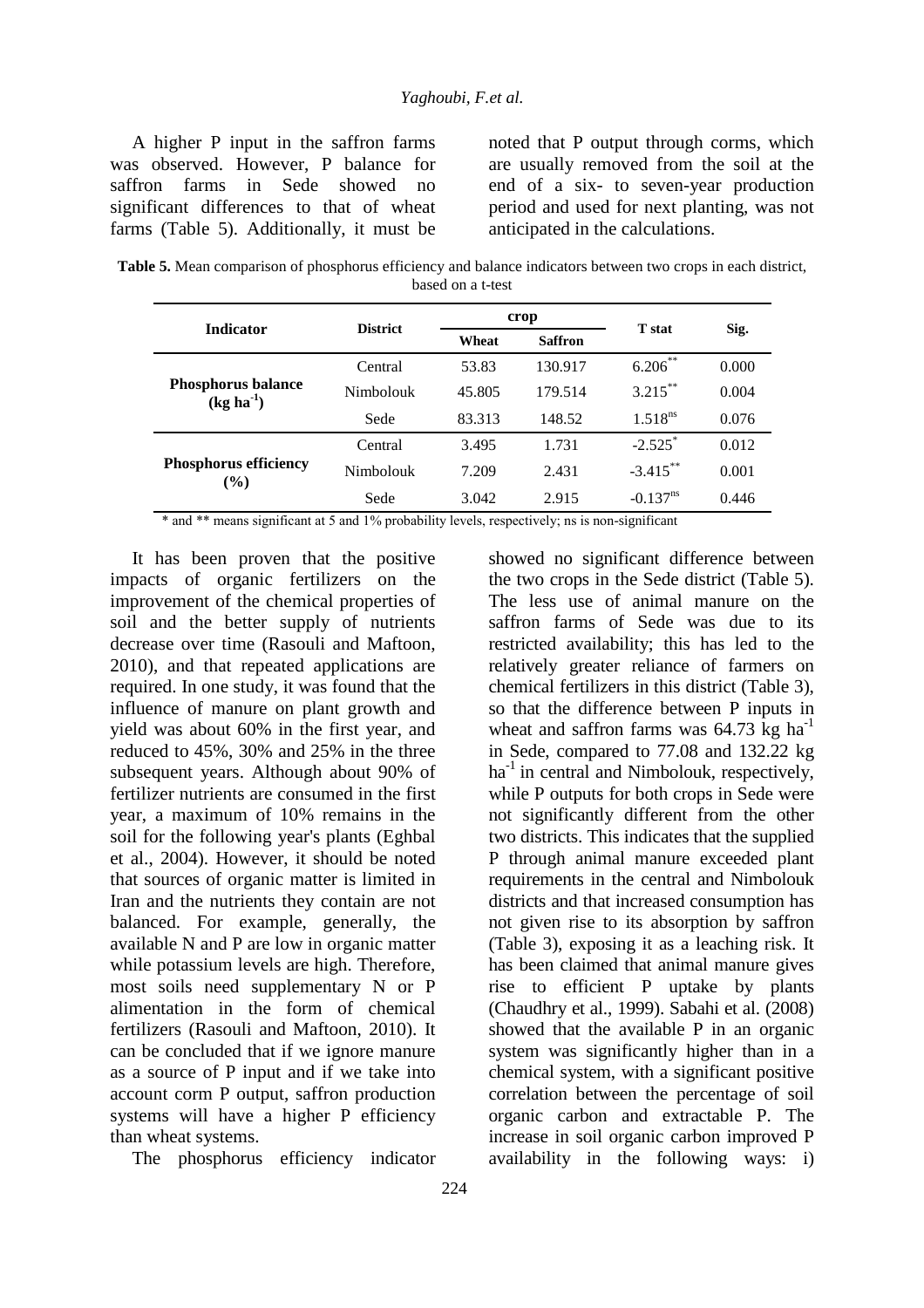increasing the solubility of non-soluble calcium phosphates by organic acids, produced through the decomposition and carbonic acid from breathing  $CO<sub>2</sub>$ ; ii) replacing phosphate ions instead of humus ions attracted iron and aluminium oxides; iii) inhibition of humus coatings on iron and aluminium oxides connected the phosphate ions and oxides mentioned above, and thus reduced phosphorus fixation by these oxides; iv) creating dissolved organic compounds called chelate aluminium and the reduction of non-soluble aluminium phosphate (Koocheki and Khalghani, 1998). However, it should be noted that increased P availability in soil will not necessarily lead to increased absorption and removal of nutrients from soil by crops, especially in the case of saffron, which has a low demand for nutrients and a lower biological yield than other crops, such as wheat.

In general, the results of this study suggested that P efficiency was low in both saffron and wheat production systems in the Qaenat region, mainly due to their low P uptake. Calcium carbonate in the soils of semiarid regions tied up soil P, rendering the added P only sparingly available for plant uptake (Syers et al., 2008). The phosphorus fixation capacity of the soils varies according to their physical, chemical and biological characteristics, climate and

agronomic management. Generally, plants could not absorb more than 80% of added P via fertilizers; the remaining P remains fixated in the soil or may leak out of arable lands, polluting the environment and surface waters. Although the concentration of P in soils vary from 400 to 1000 mg  $kg^{-1}$ (Han, 2006), plants absorb only a small amount of it (in ppm), depending on soil alkalinity, as different phosphate ions are determined by their solubility order, which are univalent anion  $H_2PO_4^1$ , divalent anion  $HPO<sub>4</sub><sup>2</sup>$ <sup>2-</sup> and trivalent anion  $PO_4^{3}$ <sup>3</sup>, respectively (Rodriguez et al., 2006; Han, 2006).

The results of one-way ANOVA of phosphorus efficiency and balance indicators showed no significant difference between the different ages of saffron farms (Table 6). There was no significant difference in total P input between the different ages of saffron farms (Table 7). This means that almost the same amounts of fertilizer were used on farms of different ages (2, 3, 5 and 7 years) within the studied areas. However, P output showed significant differences between the various ages of saffron farms, so that the five-year-old farms accounted for the greatest P output (Table 7). It has previously been reported that the maximum yield usually obtains in the five-year aged farms (Kafi et al., 2006).

| <b>Indicator</b>             | S.O.V                    | <b>Sum of Squares</b> | df | Mean<br><b>Square</b> | F     | Sig.  |
|------------------------------|--------------------------|-----------------------|----|-----------------------|-------|-------|
|                              | <b>Between</b><br>Groups | 9.19169               | 3  | 98.6389               | 0.606 | 0.615 |
| <b>Phosphorus balance</b>    | Within<br>Groups         | 463940                | 44 | 1.10544               |       |       |
|                              | Total                    | 483110                | 47 |                       |       |       |
|                              | <b>Between</b><br>Groups | 553.18                | 3  | 184.6                 | 1.297 | 0.287 |
| <b>Phosphorus efficiency</b> | Within<br>Groups         | 699.209               | 44 | 765.4                 |       |       |
|                              | Total                    | 253.228               | 47 |                       |       |       |

**Table 6.** Results of one-way analysis of variance of phosphorus efficiency and balance indicators between saffron farms of different ages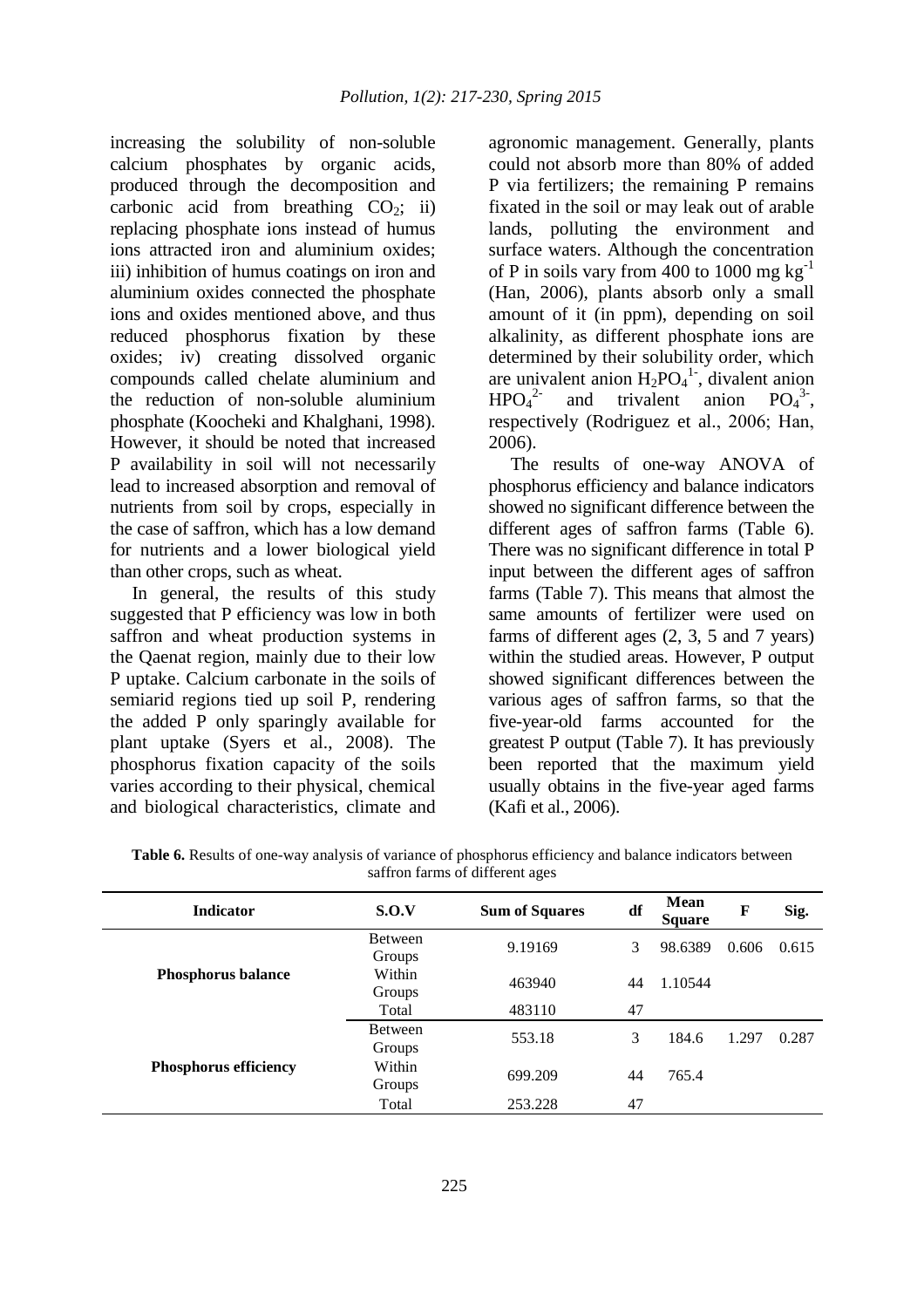| <b>Farm age</b><br>(year) | <b>Animal manure P</b><br>$(kg ha^{-1})$ | phosphorus fertilizer P<br>$(kg ha^{-1})$ | Yield<br>$(kg ha^{-1})$ | P input<br>$(kg ha^{-1})$ | P output<br>$(kg ha^{-1})$ |
|---------------------------|------------------------------------------|-------------------------------------------|-------------------------|---------------------------|----------------------------|
| 2                         | $83.528^{\rm a}$                         | $67^{\circ}$                              | $1559.307^b$            | $151.700^a$               | 1.829 <sup>b</sup>         |
| 3                         | $101.336^a$                              | 78.444 <sup>a</sup>                       | 1599.770 <sup>b</sup>   | $180.398^a$               | $1.858^{\rm b}$            |
| 5                         | $72.576^{\rm a}$                         | $65.212^{\rm a}$                          | $1675.729^{\text{a}}$   | $138.361^a$               | $1.888^{\rm a}$            |
| 7                         | $63.691^{\circ}$                         | $61.755^{\rm a}$                          | 1601.139 <sup>b</sup>   | $126.863^a$               | $1.876^{\rm b}$            |

**Table 7.** Mean comparison of phosphorus inputs and outputs between saffron farms of different ages

Means in each column followed by similar letter(s) are not significantly different at 5% probability level, based on Duncan's Multiple Range Test.

#### **Correlation of variables**

For wheat farms, there was a significant positive correlation between phosphorus balance and soil salinity, and a negative correlation concerning the age of farmers and cultivation area. There was a significant negative correlation between phosphorus efficiency and the age of farmers, and a significant positive correlation with the area under cultivation and farmers' education (Table 8). There was no significant correlation for saffron farms (Table 8). These results emphasized the role of education and the experience of farmers, as well as mechanization (implemented on large farms) on betterand sustainable management of farms. It appears that older farmers with high levels of indigenous knowledge had a lower tendency toward development and improvement, and were more inclined to continue using traditional methods of crop management, whereas younger and more educated farmers, who were closely connected to information and extension services, were always looking to improve their knowledge and skills. These findings support the results of Chamba (2004) concerning the significant negative correlation between farmer age and yield, and the findings of Norouzi (2005) concerning the positive impact of the technical knowledge and skills of wheat farmers in the field of water management and crop yield.

Small farms had low phosphorus efficiency and most belonged to smallholders. A large number of these many people cultivate saffron in small plots as a secondary occupation. Given that a large part of the local income is dependent on agriculture and rural communities, and crop cultivation is an important component of revenue in the rural communities, it can be expected that with an increase in farm size, as well as addressing families' economic difficulties, farmers will be likely to implement sustainable farming practices. The higher P efficiency and lower P balance indicators were associated with an increase in soil salinity on wheat farms (Table 8). With excessive fertilizer

scattered small fields have taken to adopting new technologies, mechanization and systematic cultivation in order to deal with obstacles and problems. Additionally,

application, excessive salt and nitrate concentrations may accumulate and soil quality may deteriorate faster (Ju et al., 2007). A significant negative correlation between P efficiency and balance indicators (Table 8) indicated that the lower the phosphorus balance indicator, the less difference existed between P input and output, leading to an improvement in the P efficiency indicator. Additionally, as previously stated, areas with low P balance had higher P efficiency. In general, based on the observed correlations (Table 8), it can therefore be suggested that the socioeconomic situation and the status of farmers affected the indicators, which in turn influenced soil characteristics and environmental health.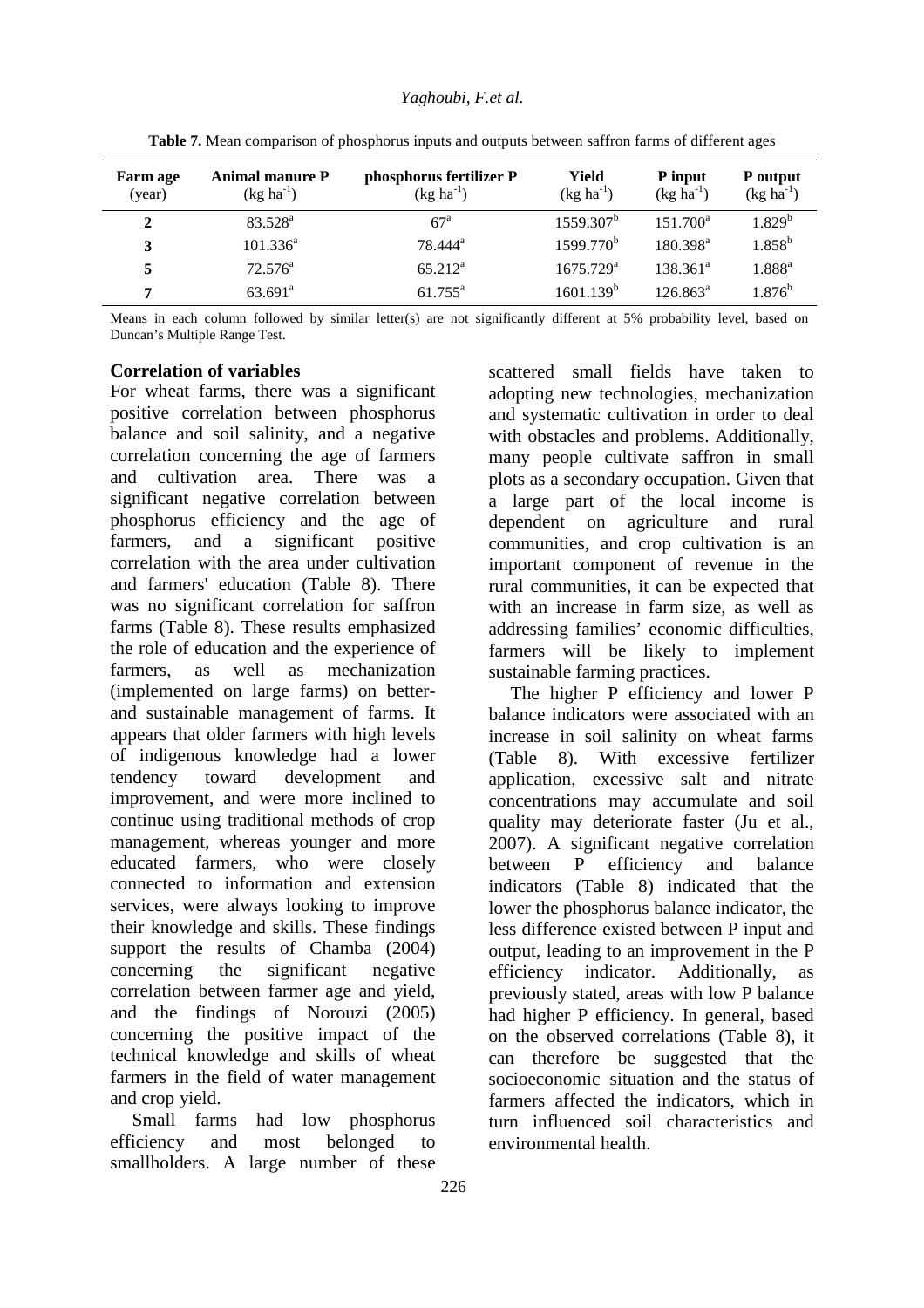| <b>Variable</b>           | $\mathbf{P}$ | $\mathbf{P}$ | <b>Farmer age Education</b> |          | <b>Cultivation area</b> |         | Soil salinity Soil organic matter |
|---------------------------|--------------|--------------|-----------------------------|----------|-------------------------|---------|-----------------------------------|
|                           | balance      | efficiency   |                             |          |                         |         |                                   |
| Wheat                     |              |              |                             |          |                         |         |                                   |
| Phosphorus balance        | $\mathbf{1}$ |              |                             |          |                         |         |                                   |
| Phosphorus<br>efficiency  | $-0.38**$    | 1            |                             |          |                         |         |                                   |
| Farmer age                | $0.37**$     | $-0.33*$     | 1                           |          |                         |         |                                   |
| Education                 | $-0.32*$     | $0.66**$     | $-0.61**$                   | 1        |                         |         |                                   |
| Area under<br>cultivation | $-0.28*$     | $0.65**$     | $-0.12$                     | 0.10     | 1                       |         |                                   |
| Soil salinity             | $0.39**$     | $-0.15$      | 0.16                        | $-0.34*$ | $-0.16$                 | 1       |                                   |
| Soil organic matter       | $0.08\,$     | 0.13         | $-0.22$                     | 0.06     | $-0.11$                 | $-0.25$ | $\mathbf 1$                       |
| <b>Saffron</b>            |              |              |                             |          |                         |         |                                   |
| Phosphorus balance        | $\mathbf{1}$ |              |                             |          |                         |         |                                   |
| Phosphorus<br>efficiency  | $-0.65**$    | 1            |                             |          |                         |         |                                   |
| Farmer age                | $-0.18$      | 0.14         | 1                           |          |                         |         |                                   |
| Education                 | $-0.10$      | 0.25         | $-0.31*$                    | 1        |                         |         |                                   |
| Area under<br>cultivation | $-0.16$      | 0.09         | 0.14                        | 0.06     | 1                       |         |                                   |
| Soil salinity             | 0.09         | $-0.04$      | 0.02                        | 0.19     | 0.22                    | 1       |                                   |
| Soil organic matter       | $-0.05$      | $-0.09$      | 0.07                        | $-0.12$  | $-0.27$                 | $-0.2$  | 1                                 |

Table 8. Correlation between the indicators of P efficiency and balance, socioeconomic factors and soil conditions for wheat and saffron farms (Spearman correlation test)

 $* = P < 0.05$ ,  $* = P < 0.01$ 

### **CONCLUSION**

In terms of P cycle, there were significant differences between the two wheat and saffron cropping systems, with some remarkable differences between adjacent districts caused by crop management approaches. For wheat crops, P efficiency and balance indicators were not similar among the different studied districts, mainly due to differences in phosphorus inputs to soil, i.e., non-identically applied P fertilizer between districts. It appears that in these areas, phosphorus fertilizer use is not consistent with soil P deficiency or crop requirements. Thus, a part of sustainable agricultural development policies in this region should focus on optimizing fertilizer use, along with efforts to enhance the knowledge of farmers and further research on the interaction of soil, climate and plant-resource-use efficiency.

Regardless of animal manure, saffron

The problem is non-optimized manure application in saffron farms. Large amounts of animal manure are applied annually on these farms, primarily to amend poor soils with very low organic matter content. The nutrients contained in this applied manure are usually higher than what the crop demands, exposing crops to leaching. More research is needed to enhance soil organic matter in saffron fields from alternative sources, such as companion crops or green manure and to optimize animal manure application based on the specific needs of crops to avoid environmental risks. The increasing use of chemical fertilizers has created irreparable damage to the environment, public health and economies that must be measured against the risks of excessive manure application.

farms had a higher P efficiency than wheat.

In general, saffron fields appeared to be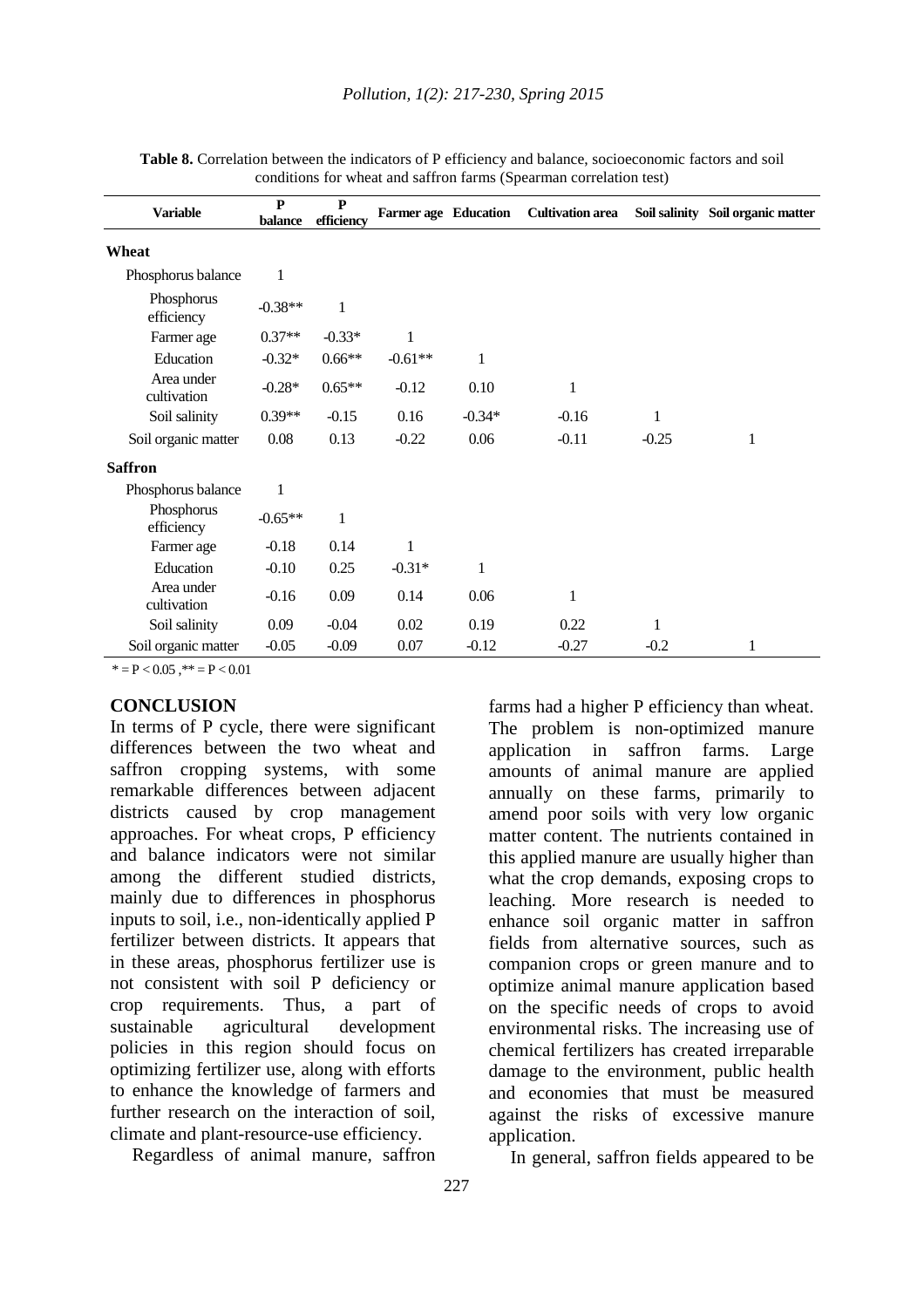more sustainable than wheat fields. Saffron farms were generally extensively managed and compared to intensively-managed wheat farms, were characterized by lower soil disturbance, lower agro-chemical inputs, lower irrigation and higher income per area. Therefore, provided with improved management, saffron production systems, in addition to producing healthier products, can yield less environmental pollution so that these systems can be considered good candidates for being reverted to organic farming systems.

#### **ACKNOWLEDGEMENTS**

The authors would like to thank the Saffron Research Group of the University of Birjand for their financial support.

#### **REFERENCES**

Aghaei, M. and Rezagholizadeh, M. (2011). Iran's comparative advantage in production of saffron. J. Agric. Econ. Dev., 25, 121–132.

Azizi Zehan, A.A., Kamgar Haghighi, A. A. and Sepaskhah, A. (2006). Effect of method and duration of irrigation on production of corm and flowering on saffron. Iranian J. Sci. Tech. Agric. Nat. Res., 10, 45-53.

Bassanino, M., Sacco, D., Zavattaro, L. and Grignani, C. (2011). Nutrient balance as a sustainability indicator of different agroenvironments in Italy. Ecol. Indic., 11, 715–723.

Bundy, L. (1998). A Phosphorus Budget for Wisconsin Cropland. Wisconsin Department of Natural Resources and the Wisconsin Department of Agriculture, Madison, WI.

Chamba, R. A. (2004). The role of social in the promotion of conservation farming: the case of landcase in the southern Philippines. (Paper presented at the 13th International Soil Conservation Organization Conference. Brisbane, Australia).

Chaudhry, M. A., Rehman. A., Naeem, M. A. and Mushtaq, N. (1999). Effect of organic and inorganic fertilizers on nutrient contents and some properties of eroded loess soils. Pakistan. J. Soil. Sci., 16, 63- 68.

Eghball, B., Ginting, D. and Gilley, J. E. (2004). Residual effects of manure and compost applications on corn production and soil properties. Agron. J., 96, 442-447.

Ekholm, P., Turtola, E., Gro¨nroos, J., Seuri, P. and Ylivainio, K. (2005). Phosphorus loss from different farming systems estimated from soil surface phosphorus balance. Agr, Ecosyst. Environ., 110, 266–278.

Elrashidi, M. A., Mays, M. D., Harder, J., Schroeder, D., Brakhage, P., Peaslee, S., Seubold, C. and Schaecher, C. (2005). Loss of phosphorus by runoff for agricultural watersheds. Soil Sci., 170, 543–558.

Gonçalves-Gomes, E. de Mello, J. C., da Silva e Souza, G., Angulo Meza, L. and Mangabeira, J. A. (2009). Efficiency and sustainability assessment for a group of farmers in Brazilian. Amazon. Ann. Oper. Res., 169, 167-181.

Grönroos, J. and Seppälä, J. (2000). Maatalouden tuotantotavat ja ympäristö. Finnish environment 431. Finnish Environment Institute, Helsinki (In Finnish with an executive summary in English).

Han, S. and Lee, K.D. (2006). Effect of coinoculation with phosphate and potassium solubilizing bacteria on mineral uptake and growth of pepper and cucumber. Plant Soil. Environ., 52 (3), 130 -136.

Haygarth, P.M., Condron, L.M., Heathwaite, A.L., Turner, B.L. and Harris, G.P. (2005). The phosphorus transfer continuum: linking source to impact with an interdisciplinary and multi-scaled approach. Sci. Total Environ., 344, 5-14.

Hooda, P.S., Truesdale, V.W., Edwards, A.C., Withers, P.J.A., Aitken, M.N., Miller, A. and Rendell, A.R. (2001). Manuring and fertilization effects on phosphorus accumulation in soils and potential environmental implications. Adv. Environ. Res., 5, 13–21.

Ju, X.T., Kou, C.L., Christie, P., Dou, Z.X. and Zhang, F.S. (2007). Changes in the soil environment from excessive application of fertilizers and manures to two contrasting intensive cropping systems on the North China Plain. Environ. Pollut., 145(2), 497–506.

Kafi, M., Koocheki, A., Rashed Mohassel, M.H. and Nassiri, M. (Eds.) (2006). Saffron, Production and Processing (Science Publishers, New Hampshire, USA.).

Keller, A. and Schulin, R. (2003). Modelling regional-scale mass balances of phosphorus, cadmium and zinc fluxes on arable and dairy farms. Eur. J. Agron., 20, 181-198.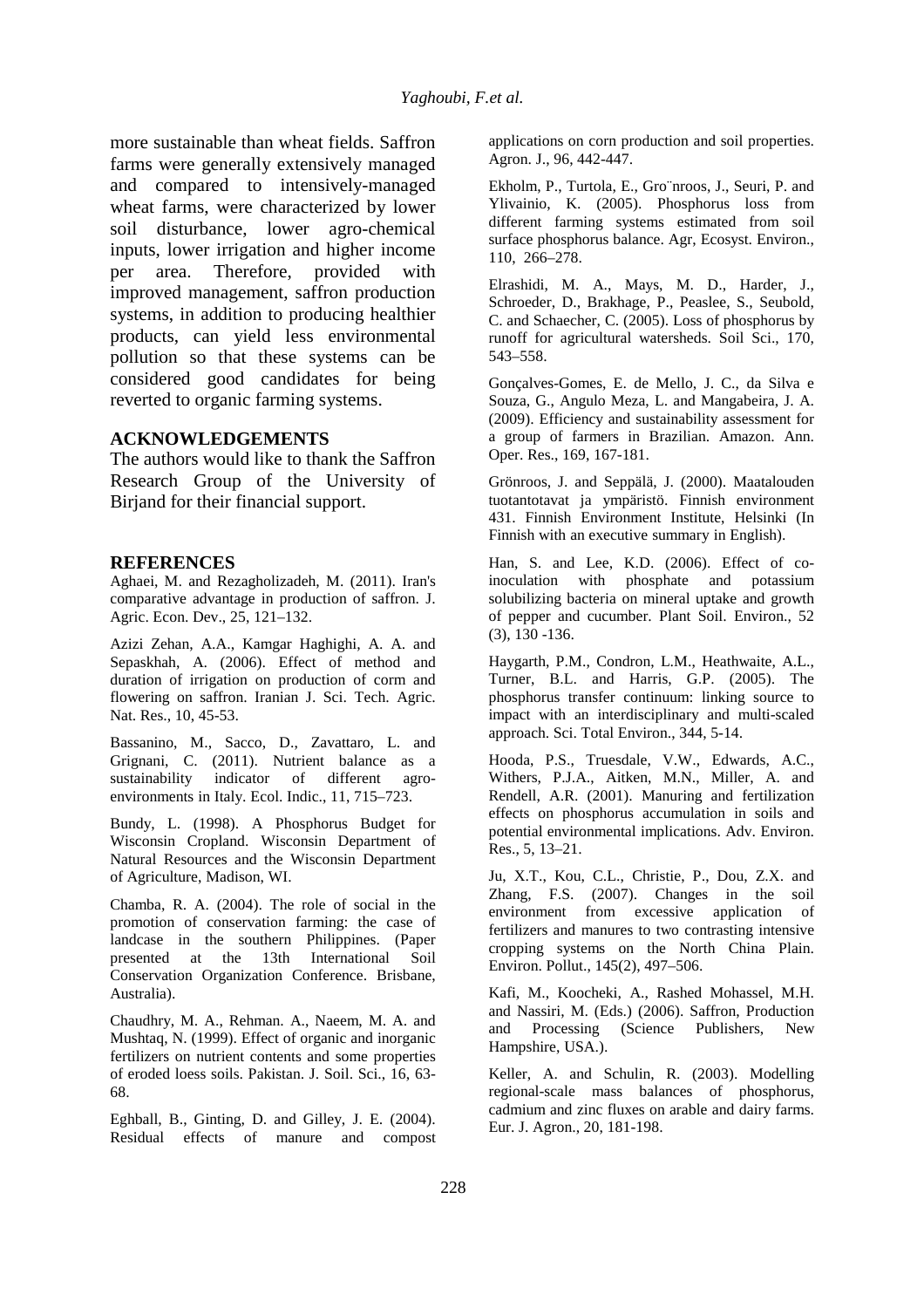Knott, E. (1997). Handbook for Vegetable Growers (Hoboken NJ: John Wiley & Sons).

Koocheki, A. and Khalghani, J. (Eds.) (1998). Sustainable agriculture in temperate zones (Mashhad: Ferdowsi university of Mashhad press).

Koocheki, A., Najibnia, S. and Lalegani, B. (2009). Evaluation of saffron yield (Crocus sativus L.) in intercropping with cereals, pulses and medicinal plants. Iran. J. Field Crop Res., 7(1), 175-184.

Mikkelsen R. and Hartz T. K. (2007). Nitrogen sources for organic crop production. Better Crops., 92, 16-19.

Mollafilabi, A. and Shoorideh, H. (2009). The new methods of saffron production. (Paper presented at the 4th. National Festival of Saffron, Khorasan-Razavi, Iran)

Norouzi, A. (2005). Effective factors on knowledge, attitudes and skills wheat farmers about agronomic water management. MSc Dissertation, Tehran University, Iran.

Öborn, I., Edwards, A.C., Witter, E., Oenema, O., Ivarsson, K., Withers, P.J. A., Nilsson, S.I. and Richert Stinging, A. (2003). Element balances as a tool for sustainable nutrient management: a critical appraisal of their merits and limitations within an agronomic and environmental context. Eur. J. Agron., 20, 211–225.

OECD. (2001). Environmental Indicators for Agriculture, vol. 3, Methods and Results. (Organization for Economic Co-operation and Development (OECD) Publications Service, Paris, France).

OECD/EUROSTAT. (2003). Gross Nitrogen Balances. Handbook. Retrieved December 15, 2007, from

http://webdomino1.oecd.org/comnet/agr/aeiquest.nsf.

Oenema, O., Kros, H. and deVries, W. (2003). Approaches and uncertainties in nutrient budgets: implications for nutrient management and environmental policies. Eur. J. Agr., 20, 3–16.

Olfati, M., Malakouti, M.J. and Balali, M. (2000). Determination of phosphorous critical level for wheat crop in Iran. (In C. Malakouti (Ed.), Balanced nutrition of wheat ( pp. 75-78). Tehran: Publication of Agricultural Education).

Olsen, S.R., Cole, C.V., Watanabe, F.S. and Dean, L.A. (1954). Estimation of Available Phosphorus in Soils by Extraction with Sodium Bicarbonate (U.S. Department of Agriculture Circular No. 939).

Peivandi, M., Rafati, A. and Mirza, M. (2009). Effect of nitrogen and phosphorus on growth and essential oil of Artemisia annua L. Iran. J. Med. Aromatic Plants., 25(1), 75-84.

Rasouli, F. and Maftoon, M. (2010). Residual effect of organic matter with or without nitrogen on the growth and chemical composition of wheat and some soil chemical properties. J. Water Soil., 24(2), 262-273.

Reiner, I., Lampert, C., Piterkova, M. and Brunner, P.H. (1996). Stoffbilanzen landwirtschaftlicher Bo¨den von ausgewa¨hlten Betriebstypen bei Verwendung von Kla¨rschlamm und Kompost. BKK2\_/Endbericht. TU Wien. Institut fu¨ r Wassergu¨ te und Abfallwirtschaft (AWS), Wien, Austria.

Rodriguez, H., Fraga, R., Gonzalez, T, and Bashan, Y. (2006). Genetics of phosphate solubilization and its potential applications for improving plant growth promoting bacteria. Plant. Soil.,  $287, 15 - 21$ .

Sabahi, H., Ghalavand, A., Modarres Sanavi, A. M, and Asgharzade, A. (2008). Comparison of integrated methods and the conventional fertilizer on rapeseed yield and soil chemical properties. J. Water Soil., 22(2), 1-15.

Sepaskhah, A.R. and Kamgar-Haghighi, A.A. (2009). Saffron irrigation regime. Int. J. Plant Prod., 3, 1–16.

Sepehr, E., Malakouti, M.J., Kholdebarin, B., Samadi, A. and Karimian, N. (2009). Genotypics variation in P efficiency of selected Iranian cereals in greenhouse experiment. Int. J. Plant Prod., 3, 17- 28.

Schulte, R.P.O., Richards, K., Daly, K., Kurz, I., McDonald, E.J. and Holden, N.M. (2006). Agriculture, meteorology and water quality in Ireland: a regional evaluation of pressures and pathways of nutrient loss to water. Biol. Environ., 106, 117-134.

Schussler, J., Baker, L. and Chester-Jone, H. (2007). Whole-system phosphorus balances as a practical tool for lake management. Ecol. Eng., 29, 294–304

Shahr Aeini, A., Shaebanpour, M. and Saadat, S. (2011). Soil salinity and density on the absorption of nitrogen, phosphorus and potassium by wheat. J. Water Soil., 25(4), 279-284.

Syers, J.K., Johnston, A.E. and Curtin, D. (2008). Efficiency of soil and fertilizer phosphorus use: Reconciling changing concepts of soil phosphorus behavior with agronomic information (FAO Fertilizer and Plant Nutrition Bulletin 18. FAO, Rome. 109p.).